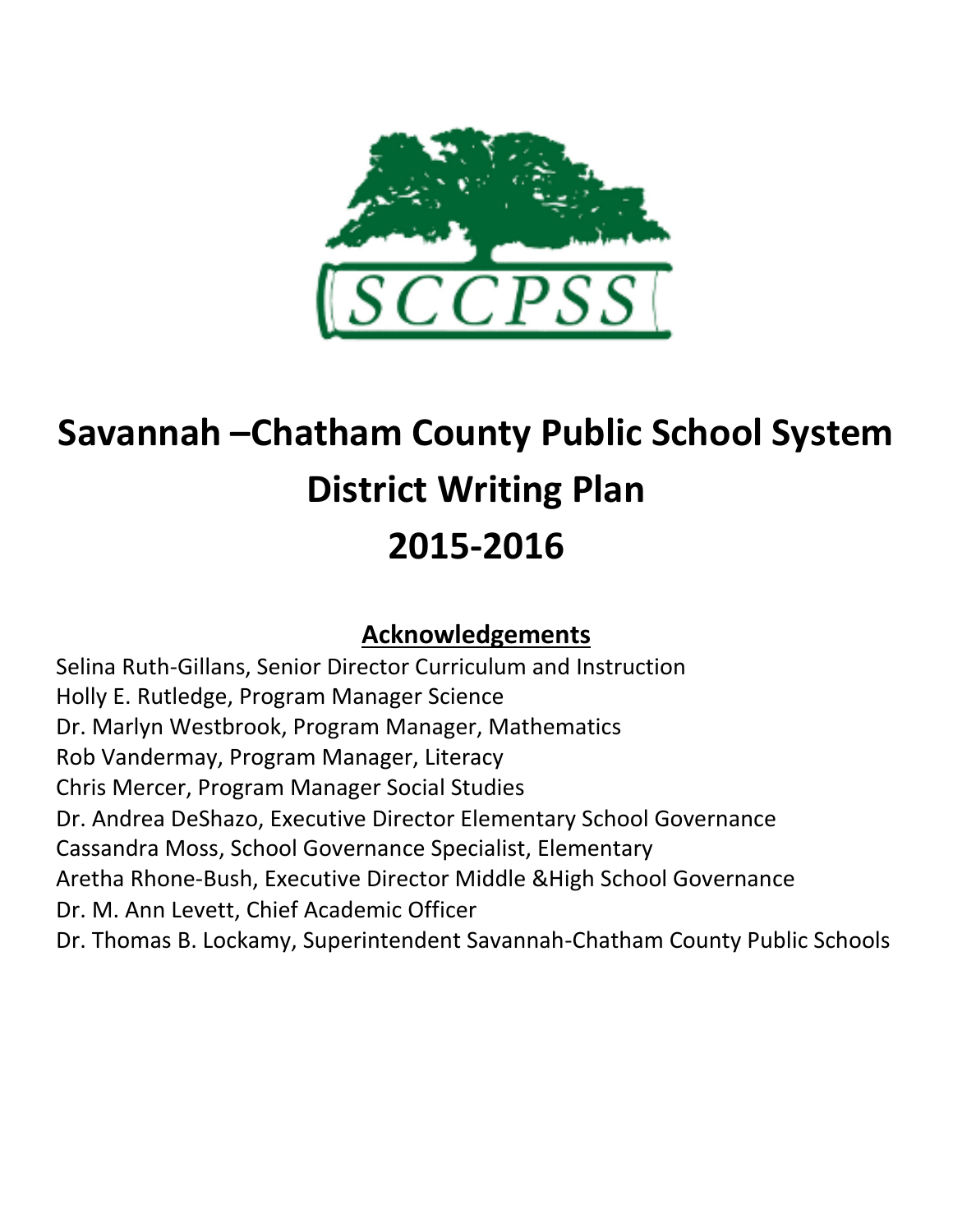

# **READING AND WRITING ACROSS THE CONTENT AREAS**

Savannah Chatham County Public Schools has prioritized reading and writing in the content area as a strategy for improving student achievement. "The Common Core State Standards insist that instruction in reading, writing, speaking, listening, and language is a shared responsibility within the school. The K-5 standards include expectations for reading, writing, speaking, listening, and language applicable to a range of subjects, including but not limited to ELA. The grades 6-12 standards are divided into two sections, one for ELA and the other for history/social studies, science, and technical subjects. This division reflects the unique, timehonored place of ELA teachers in developing students' literacy skills while at the same time recognizing that teachers in other areas must have a role in this development as well." *Introduction Common Core State Standards*

Reading and writing instruction must be a shared responsibility within schools, requiring teachers in multiple disciplines to foster literacy development. Teachers must have a collective efficacy – a shared belief that they can help students succeed. All teachers must see themselves as teachers of reading and writing. The research is clear: discipline-based instruction is needed in all subjects. Studies indicate that reading and writing across the curriculum are essential to learning. Without strategies for reading the course materials and opportunities to write thoughtfully about it, students will have difficulty mastering concepts. Because reading and writing in science, social studies, math and the arts does not look the same, student achievement can be enhanced by teachers in the content area who focus on helping their students develop strategies for reading and writing within their respective content areas.

In a literacy-rich classroom, content specific writing is taught, and students are provided with regular opportunities (individually, small group, whole group) to practice and apply these writing strategies and styles. Students should:

- Interact with a variety of informational and literary texts, including primary and secondary sources.
- Use academic vocabulary as they analyze and deconstruct texts, delineating and evaluating the author's arguments.
- Participate in regular writing assignments based on texts and requiring textual references
- Generate writing in a wide variety of genres and formats (essay, web posting, letter, lab report, etc.)
- Be exposed to repeated teacher modeling of reading and writing strategies.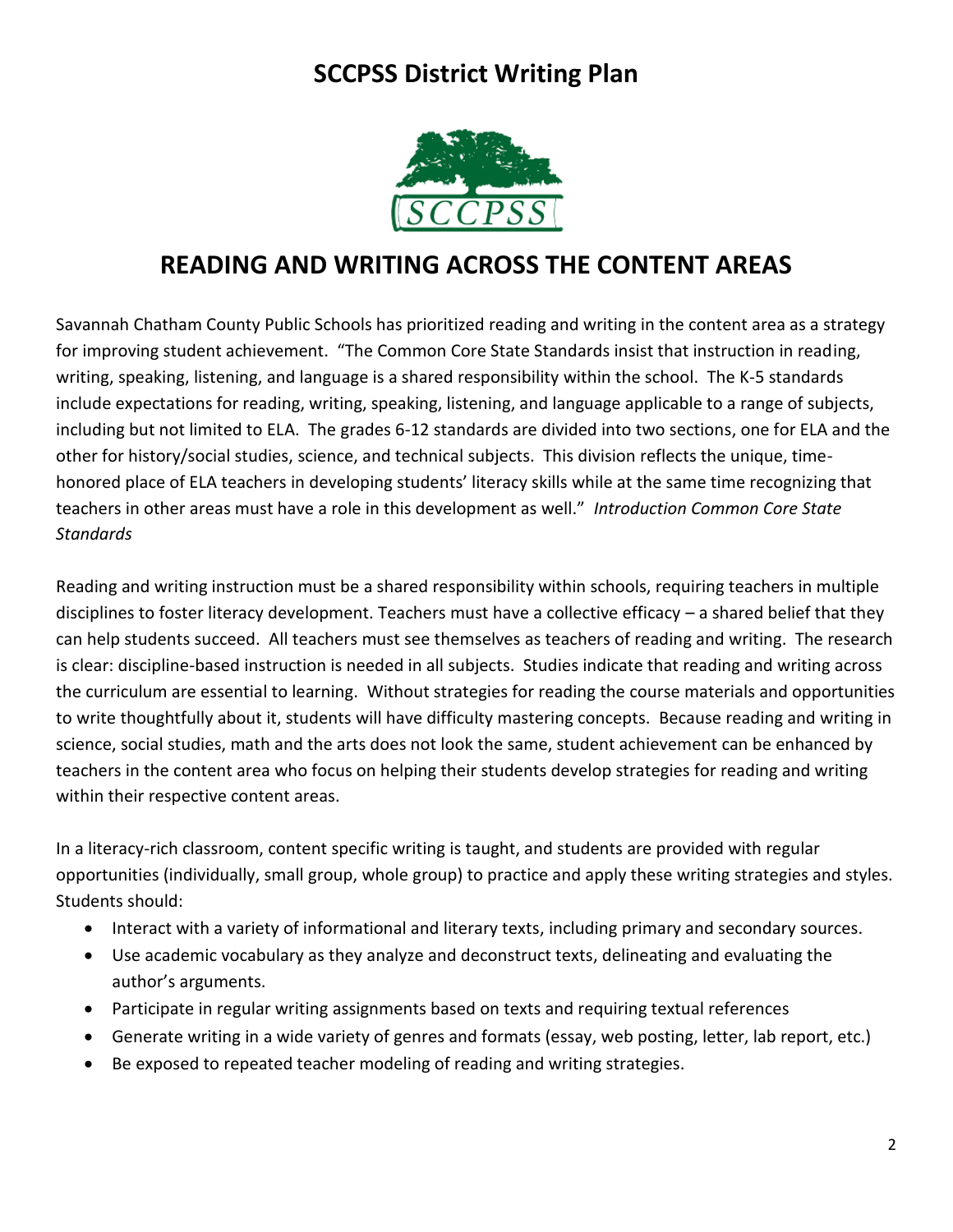Table of Contents Page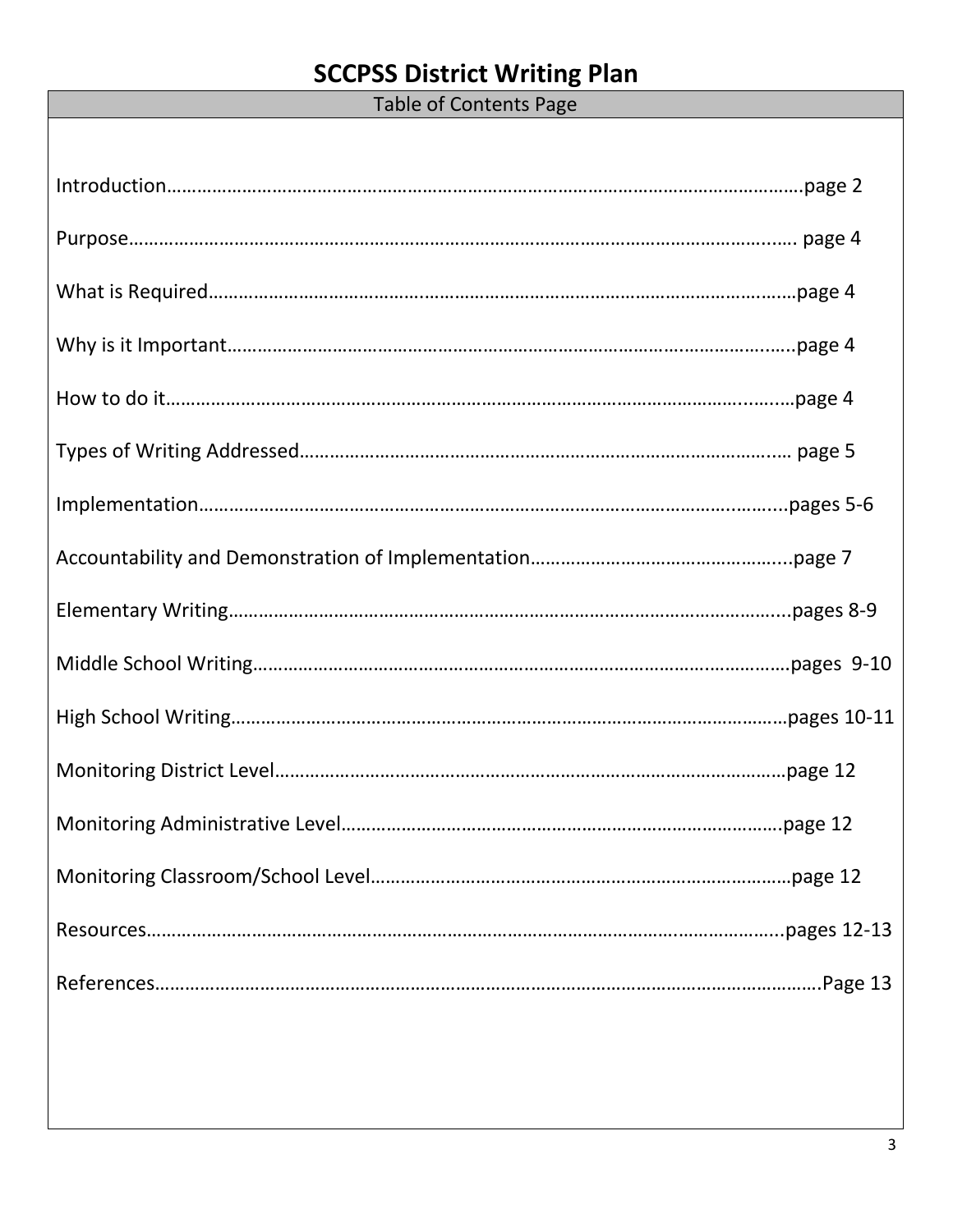#### Purpose

The purpose of the Savannah-Chatham County Writing Plan is to strengthen student writing in grades 1-12 throughout the district. This is particularly critical as we prepare students to demonstrate effective written communication in preparation for the new Georgia Milestones Assessment System to be implemented this school year. The execution of this writing plan will help prepare students for success in college and career pathways while preparing students to adequately respond to constructed and extended response items on the new Georgia Milestone Assessment System. Implementing this writing plan will have a positive impact on academic achievement and a requisite knowledge and skill for productivity in the future.

#### What is Required

#### Comprehensive 1-12 Writing Plan(District Expectations)

- Clear expectations
- Ongoing, job-embedded Professional Development (FDRESA, Coastal Savannah Writing Project, Trainthe-Trainer Model)
- Utilization of Resources/Support
- Capacity Building at the School Level
- Ongoing Monitoring from the District Level (Program Managers, Academic Affair Team Walkthroughs)
- Executive Directors of School Governance monitoring the formative data and meeting with the school level data teams for review and making adjustments where necessary to ensure program effectiveness.

#### Why is it Important

College and Career Readiness

- Increased Writing Standards
- District Student Achievement Goals
- Preparation for Georgia Milestone Assessments
- **•** Increased Rigor

#### How to do it

#### Shifts in Practice and Pedagogy

- Understanding of Shifts in Georgia Milestone Writing
- Using and Understanding Rubrics and Scoring Guides
- Utilization of Writing Task Cards (elementary)
- Collaboration (PLCs and Interdisciplinary Planning)
- Professional Learning Coaches will work with schools to train school leaders and teachers on literacy/writing strategies and portfolio assessments as outlined in the writing plan.
- Executive Directors of School Governance will evaluate the effectiveness of the writing plan using Wilson Fundations, SRA Reading Mastery, SRI, and portfolio assessments.
- Program Manager, Mathematics and Professional Learning Math Coaches in partnership will develop and implement a comprehensive interdisciplinary Math Plan (IMP) for grades K through 12 to include the following research-based strategies in preparation for the Georgia Milestones Assessments.
	- o Strategies
		- o Visual and graphic descriptions of problems(manipulatives)
		- o Systematic and explicit instruction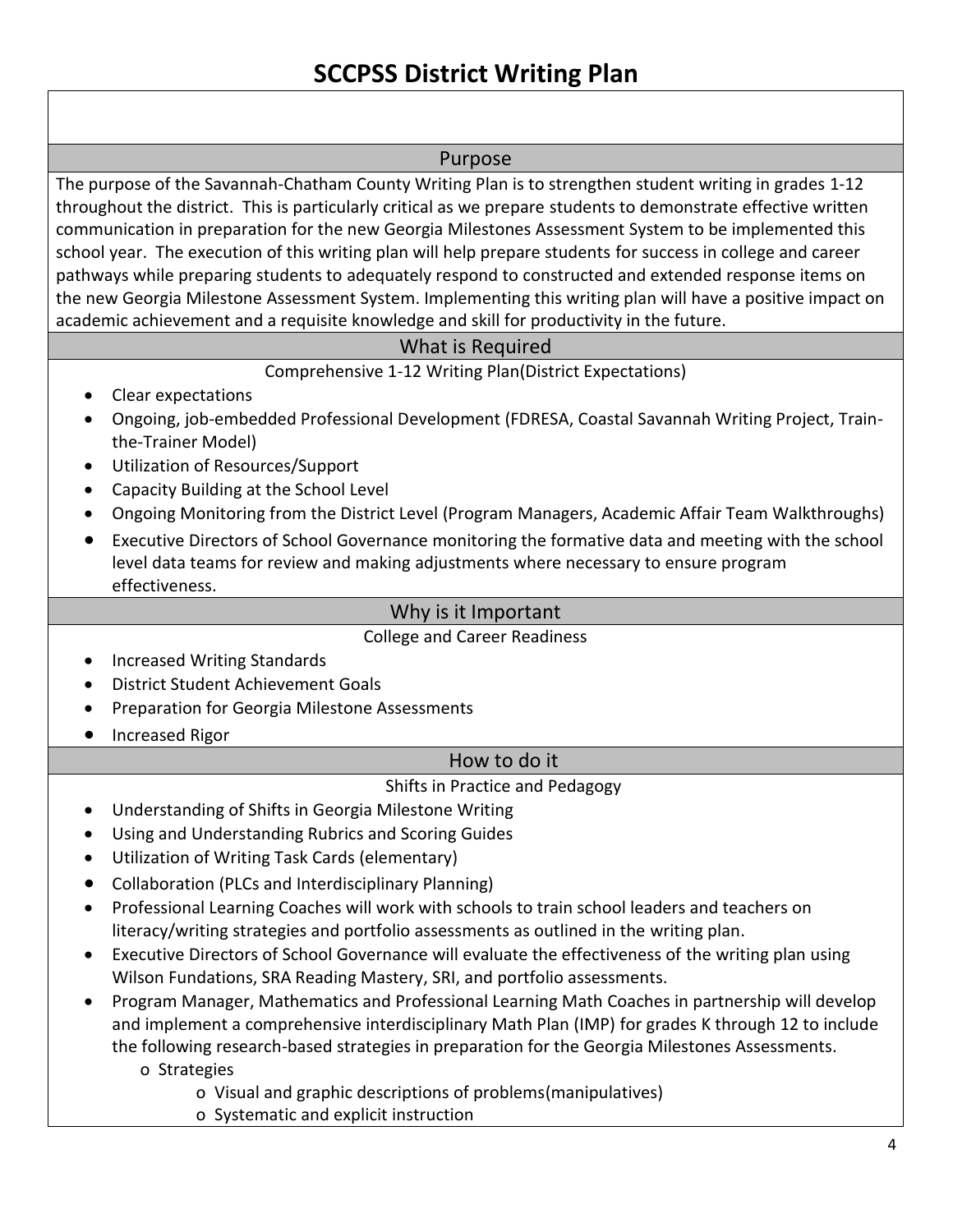- o Student think-aloud/ Peer-assisted learning activities
- o Using common formative assessments (NWEA MAP)
- o Blended Learning Model

#### Types of Writing Addressed

This writing plan will address two areas of writing critical for success in the Georgia Milestones Assessment System and students ability to demonstrate effective writing across content:

Constructed Response:

- Shorter pieces answering a specific content related prompt
- Answers are more direct and less developed, but will still require evidence and support
- May consist of multiple pieces
- Generally 1-2 paragraphs required to answer
- Will follow a specific process to create

#### Extended Response:

- Lengthier writing pieces, often consisting of multiple pages
- Ideas and arguments are fully developed through the course of the piece
- Allow/Create more time to create written responses
- Will utilize the writing process
	- o Brainstorm and organize
	- o Draft
	- o Edit and Revise
	- o Rewrite

#### Writing Portfolio:

- Collection of a body of work across content areas
- Artifacts that show the stages and efforts in the writing process
- Student reflection
- **•** Teacher Inquiry

**\*\*\*Both Constructed and Extended Response answers will require direct evidence supporting an answer.** 

#### Implementation

The three major items below will be taught to students in September. Once these items are taught, they will be practiced throughout the year:

- **The writing process**
	- $\circ$  Students will practice the writing process through the required Extended Response items during the year.
	- $\circ$  During each 9 weeks, one writing piece will be completed through application of the writing process in class and one piece will be completed independently in a mock testing situation.
	- o Peer review and scoring using rubrics
- **The Portfolio process**
	- $\circ$  The Writing Portfolio will require specific writing samples from each content area as outlined below.
	- $\circ$  After the GMAS in May, students will review portfolio items and participate in a Portfolio Showcase highlighting their best pieces.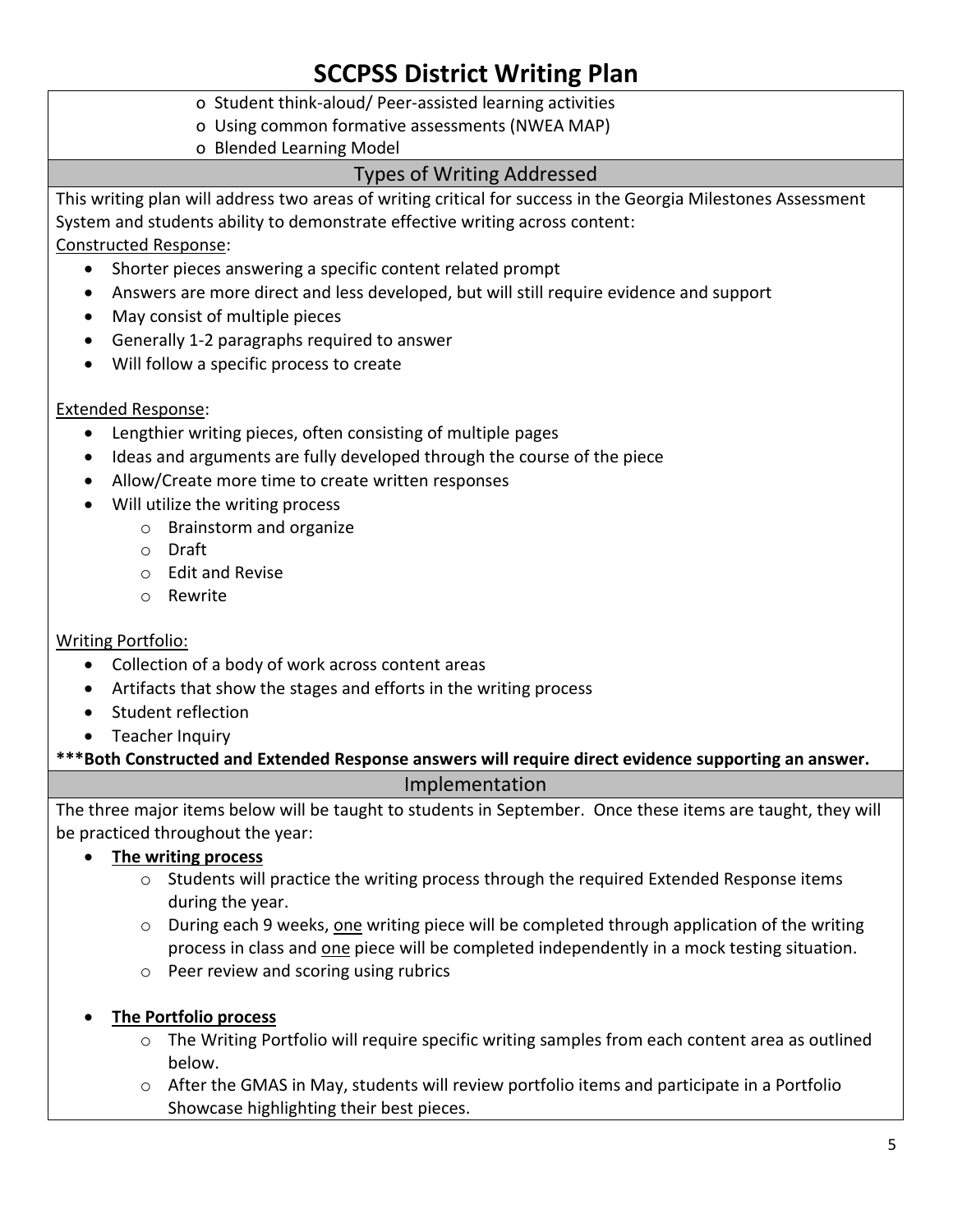- o Students will then select writing pieces to be kept in their digital portfolio as the move to the next grade.
- **Constructed Response Strategies**
	- o Students will be taught a specific series of steps to answer constructed response items
- Highlight or underline key terms such as explain, design, draw, illustrate, etc.
- Jot down key points of the question, including each item that you are asked to identify/explain in your answer.
- Make a list of the reasons/details that you will use to support your answers.
	- o Scoring will be based on the rubric below
	- o Students will have multiple opportunities to practice these responses through homework, openings and closings, class assessments, etc.
	- o Students will have opportunities to score these items as well as answer them (through scoring answers, students will be better prepared conduct peer reviews and to evaluate their own responses when writing)

| Score of 4 | Clearly responds to every detail of the question. Communicates clearly each explanation<br>Explanations are supported with highly connected details from the text. |
|------------|--------------------------------------------------------------------------------------------------------------------------------------------------------------------|
|            | Clearly responds to most of the details of the question.                                                                                                           |
| Score of 3 | Provides explanations but not clearly and specifically.                                                                                                            |
|            | Ideas are loosely connected.                                                                                                                                       |
|            | Explanations are from part of the text rather than the entire text                                                                                                 |
| Score of 2 | Responds to some of the details of the question.                                                                                                                   |
|            | Provides a list of words rather than clear explanations.                                                                                                           |
|            | Fabricated response that is not based on passage support.                                                                                                          |
|            | Very narrow focus of the question/problem.                                                                                                                         |
|            | Responds to only a few of the details of the question.                                                                                                             |
| Score of 1 | Provides minimal explanations with unsupported or minimal details.                                                                                                 |
|            | Draws inaccurate conclusions.                                                                                                                                      |
| Score of 0 | Provides only irrelevant information to the question.                                                                                                              |
|            | Indicates a misunderstanding of the question prompt.                                                                                                               |
|            |                                                                                                                                                                    |

\*\*\* Rubrics can be modified as needed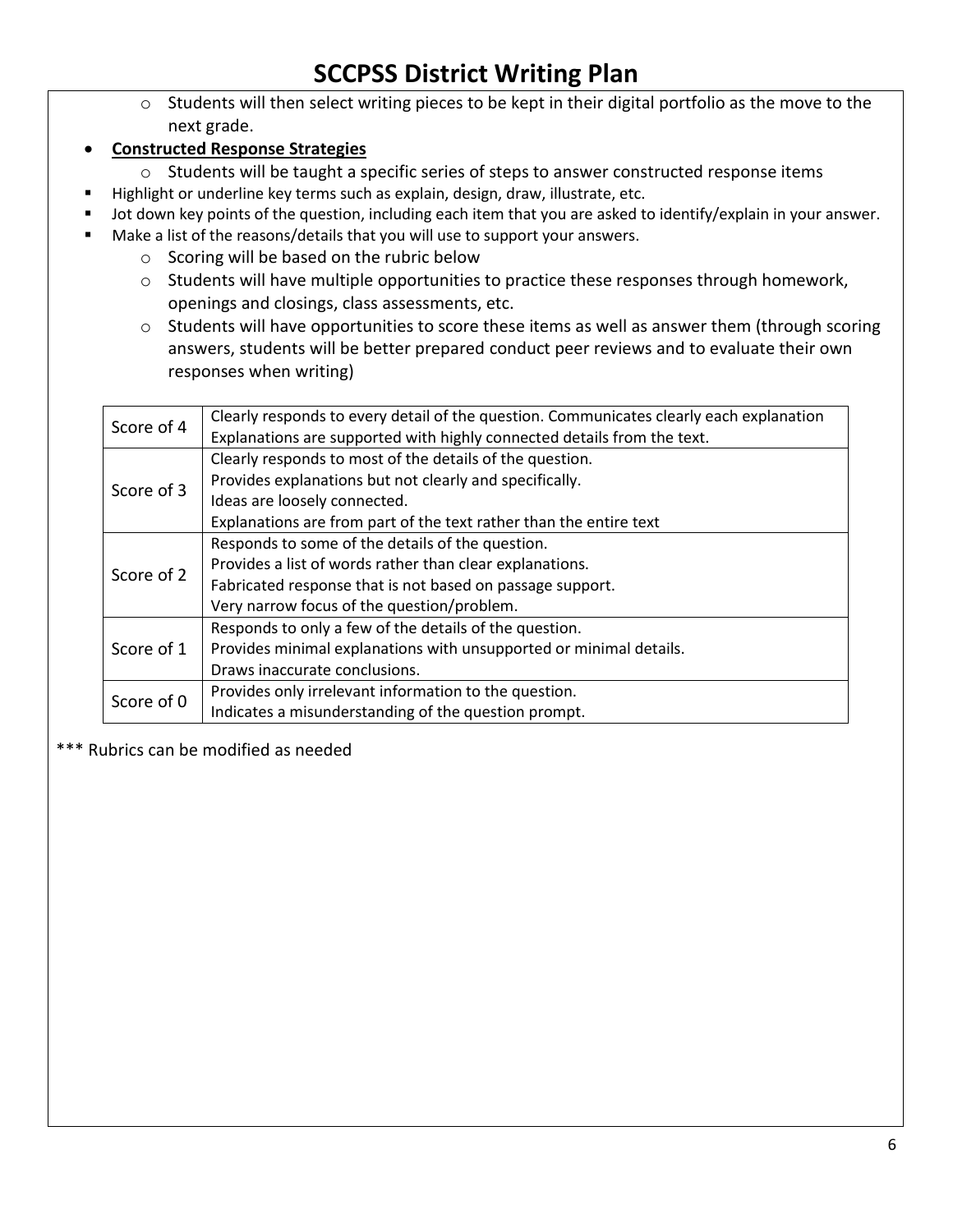|                                     | grades 2-12, teachers will collect writing samples based on the tables below. |                              |                                                          |           |                         |                            |                            |                            |                            |                            |                       |                            |                             |
|-------------------------------------|-------------------------------------------------------------------------------|------------------------------|----------------------------------------------------------|-----------|-------------------------|----------------------------|----------------------------|----------------------------|----------------------------|----------------------------|-----------------------|----------------------------|-----------------------------|
|                                     |                                                                               |                              | <b>Marking Period</b><br>1<br>2                          |           | <b>Marking Period</b>   |                            | <b>Marking Period</b><br>3 |                            | 4                          |                            | <b>Marking Period</b> |                            |                             |
|                                     |                                                                               | <b>MS</b><br><b>HS</b><br>ES |                                                          | ES        | <b>MS</b>               | <b>HS</b>                  | ES                         | <b>MS</b>                  | <b>HS</b>                  | ES                         | <b>MS</b>             | <b>HS</b>                  |                             |
| English/<br>Language<br><b>Arts</b> | Number of Extended<br><b>Response Submissions</b>                             | 1                            | 1                                                        | 1         | 1                       | 1                          | 1                          | 1                          | 1                          | 1                          | $\mathbf{1}$          | $\mathbf{1}$               | 1                           |
|                                     | Number of Constructed<br><b>Response Submissions</b>                          | 1                            | 1                                                        | 2         | 1                       | 1                          | $\overline{2}$             | 1                          | 1                          | $\overline{2}$             | $\mathbf{1}$          | $\mathbf{1}$               | 2                           |
|                                     | <b>Total ELA Submissions Per</b><br><b>Marking Period</b>                     | $\overline{2}$               | $\overline{2}$                                           | 3         | $\overline{\mathbf{2}}$ | $\overline{\mathbf{2}}$    | 3                          | 2                          | $\overline{2}$             | 3                          | $\overline{2}$        | 2                          | 3                           |
|                                     |                                                                               |                              | <b>Marking Period</b><br>1                               |           |                         | <b>Marking Period</b><br>2 |                            | <b>Marking Period</b><br>3 |                            | <b>Marking Period</b><br>4 |                       |                            |                             |
|                                     |                                                                               | ES                           | <b>MS</b>                                                | <b>HS</b> | ES                      | <b>MS</b>                  | <b>HS</b>                  | ES                         | <b>MS</b>                  | <b>HS</b>                  | ES                    | <b>MS</b>                  | <b>HS</b>                   |
|                                     | Number of Extended<br><b>Response Submissions</b>                             | 1                            | 1                                                        | 1         | 1                       | 1                          | 1                          | 1                          | 1                          | 1                          | $\mathbf{1}$          | $\mathbf{1}$               | 1                           |
| <b>Social</b><br><b>Studies</b>     | Number of Constructed<br><b>Response Submissions</b>                          | 1                            | $\overline{2}$                                           | 2         | $\mathbf{1}$            | $\overline{2}$             | $\overline{2}$             | 1                          | $\overline{2}$             | 2                          | $\mathbf{1}$          | 2                          | $\overline{2}$              |
|                                     | <b>Total SS Submissions Per</b><br><b>Marking Period</b>                      | $\overline{2}$               | 3                                                        | 3         | $\mathbf{2}$            | 3                          | 3                          | 2                          | 3                          | 3                          | $\mathbf{2}$          | 3                          | 3                           |
|                                     |                                                                               |                              |                                                          |           |                         |                            |                            |                            |                            |                            |                       |                            |                             |
|                                     |                                                                               |                              | <b>Marking Period</b><br><b>Marking Period</b><br>1<br>2 |           |                         | <b>Marking Period</b><br>3 |                            | <b>Marking Period</b><br>4 |                            |                            |                       |                            |                             |
|                                     |                                                                               | ES                           | <b>MS</b>                                                | <b>HS</b> | ES                      | <b>MS</b>                  | <b>HS</b>                  | ES                         | <b>MS</b>                  | <b>HS</b>                  | ES                    | <b>MS</b>                  | HS                          |
|                                     | Number of Extended<br><b>Response Submissions</b>                             | 1                            | 2                                                        | 2         | $\mathbf{1}$            | 2                          | $\overline{2}$             | 1                          | $\overline{2}$             | 2                          | $\mathbf{1}$          | 2                          | $\overline{2}$              |
|                                     |                                                                               |                              |                                                          |           |                         |                            |                            |                            |                            |                            |                       |                            |                             |
| Math                                | Number of Constructed<br><b>Response Submissions</b>                          | $\overline{2}$               | 3                                                        | 3         | 2                       | 3                          | 3                          | 2                          | 3                          | 3                          | 2                     | 3                          | 3                           |
|                                     | <b>Total MA Submissions Per</b><br><b>Marking Period</b>                      | 3                            | 5                                                        | 5         | 3                       | 5                          | 5                          | 3                          | 5                          | 5                          | 3                     | 5                          | 5                           |
|                                     |                                                                               |                              | <b>Marking Period</b><br>1                               |           |                         | <b>Marking Period</b><br>2 |                            |                            | <b>Marking Period</b><br>3 |                            |                       | <b>Marking Period</b><br>4 |                             |
|                                     |                                                                               | ES                           | <b>MS</b>                                                | <b>HS</b> | <b>ES</b>               | <b>MS</b>                  | <b>HS</b>                  | ES                         | <b>MS</b>                  | <b>HS</b>                  | <b>ES</b>             | <b>MS</b>                  |                             |
|                                     | Number of Extended<br><b>Response Submissions</b>                             | $\mathbf{1}$                 | $\mathbf{1}$                                             | 2         | $\mathbf{1}$            | $\mathbf{1}$               | $\overline{2}$             | 1                          | $\mathbf{1}$               | $\overline{2}$             | 1                     | $\mathbf{1}$               | <b>HS</b><br>$\overline{2}$ |
| <b>Science</b>                      | Number of Constructed<br><b>Response Submissions</b>                          | 2                            | 3                                                        | 3         | $\overline{2}$          | 3                          | 3                          | 2                          | 3                          | 3                          | $\overline{2}$        | 3                          | 3                           |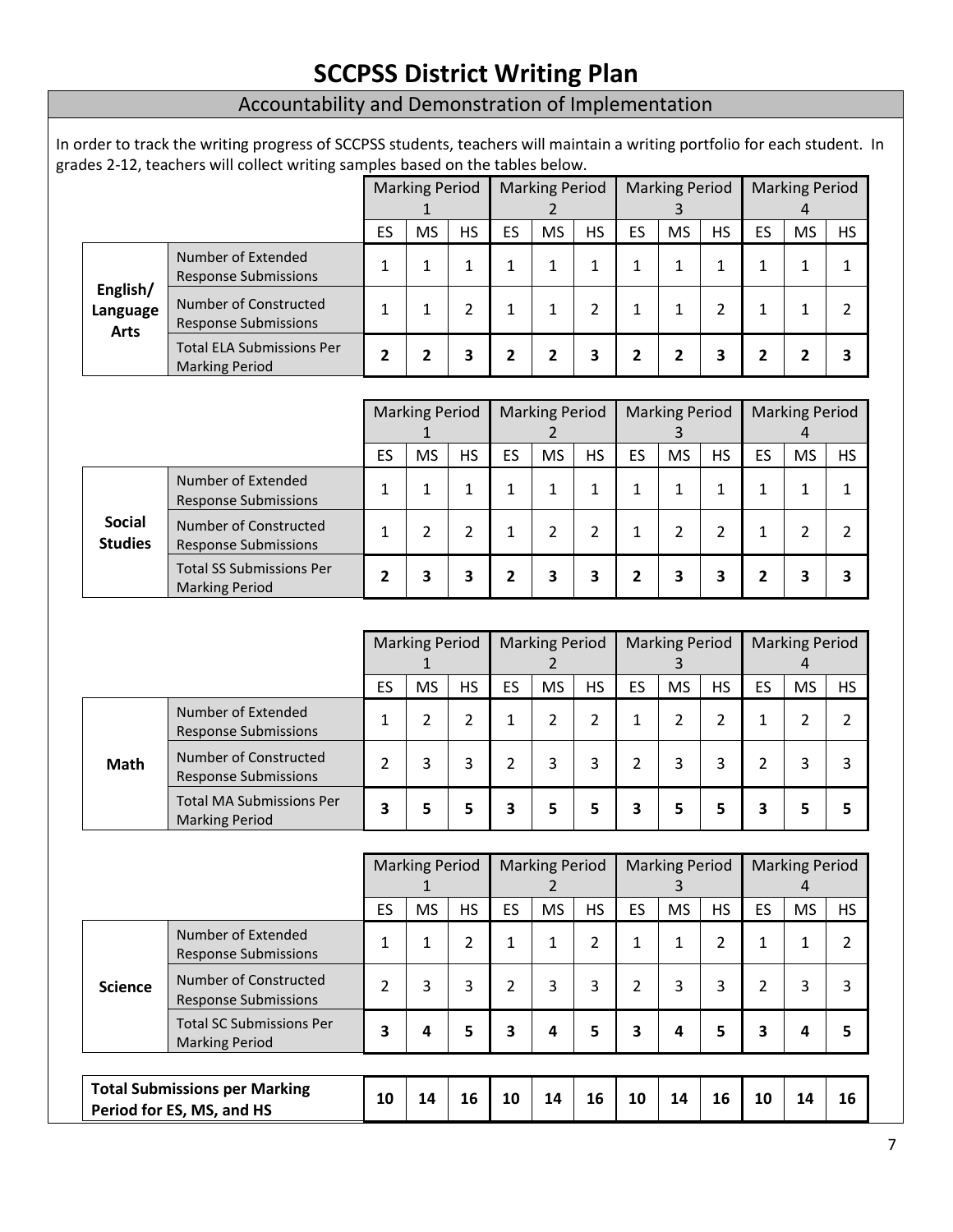#### Elementary Writing

#### September:

- Introduce the Writing Process (Week of September 8-11, 2015)
- Introduce Writing Task Cards (Week of September 8-11, 2015) grades 1-2
- Introduce Portfolio Writing(Week of September 15-18, 2015)
- Teach Strategies for Constructed and Extended Responses (September 21-30, 2015)

September-May:

- Review conventions and paragraphing
- Narrative Conventions, Ideas, Organization, Sentence Fluency, Word Choice, Voice
- Expository Conventions-inform, explain, describe, and define
- Argumentative writing
- Outlines, transitions, supporting ideas
- Expand narrative writing, conference with students (ongoing)
- Teacher models (ongoing)
- Practice constructed and extended responses based on reading text/math problem solving
- Type finished writing samples

October:

- Emphasize writing with details (extensions)
- Practice writing with elaboration
- Work on transitions
- Practice editing
- Teacher models (ongoing)
- Conference with students (ongoing)
- Practice constructed and extended responses based on reading text/math problem solving
- Type finished writing samples

November:

- Practice narrative, expository and argumentative writing for portfolios
- Conference with students (ongoing) (one or two each marking period)
- Teacher models (ongoing)
- Practice constructed and extended responses based on reading text/math problem solving
- Type finished writing samples

December:

- Continuing portfolio writing/scoring
- Paragraph elaboration and development
- Teacher models (ongoing)
- Conference with students (ongoing) (one or two each marking period)
- Practice constructed and extended responses based on reading text/math problem solving
- Type finished writing samples

January/February

- Continue authentic writing for a variety of purposes across content for portfolios
- Conference with students (ongoing) (one or two each marking period)
- Teacher models (ongoing)
- Practice constructed and extended responses based on reading text/math problem solving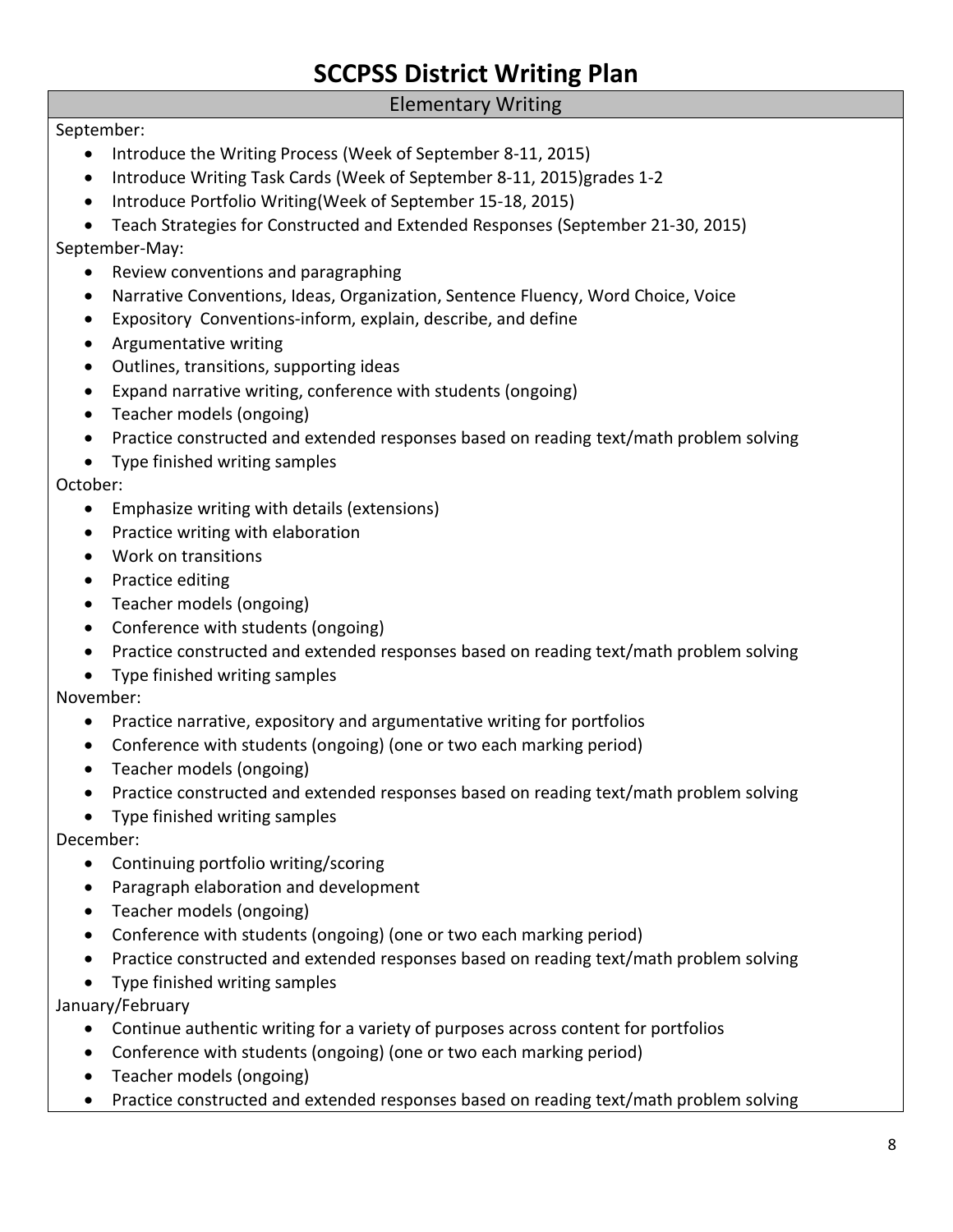• Type finished writing samples

#### March:

- Continue authentic writing for a variety of purposes across content areas
- Practice constructed and extended responses based on reading text/math problem solving
- Type finished writing samples

April:

- Continue authentic writing for a variety of purposes across content
- Collect a body of writing in one place and organize and present in an effective, attractive format May:
	- Collect a body of writing in one place and organize and present in an effective, attractive format
	- Portfolio Showcase (May 9-18, 2016)

#### Middle School Writing

#### September

- Introduce the Writing Process (Week of September 8-11, 2015)
- Introduce Writing Task Cards (Week of September 8-11, 2015)
- Introduce Portfolio Writing(Week of September 15-18, 2015)
- Teach Strategies for Constructed and Extended Responses (September 21-30, 2015)

#### September-May:

- Review conventions and paragraphing
- Narrative Conventions, Ideas, Organization, Sentence Fluency, Word Choice, Voice
- Expository Conventions-inform, explain, describe, and define
- Argumentative writing
- Outlines, transitions, supporting ideas
- Expand narrative writing, conference with students (ongoing)
- Teacher models (ongoing)
- Practice constructed and extended responses based on reading text/math problem solving
- Type finished writing samples

#### October:

- Emphasize writing with details (extensions)
- Practice writing with elaboration
- Work on transitions
- Practice editing
- Teacher models (ongoing)
- Conference with students (ongoing)
- Practice constructed and extended responses based on reading text/math problem solving
- Type finished writing samples

#### November:

- Practice narrative, expository and argumentative writing for portfolios
- Conference with students (ongoing)
- Teacher models (ongoing)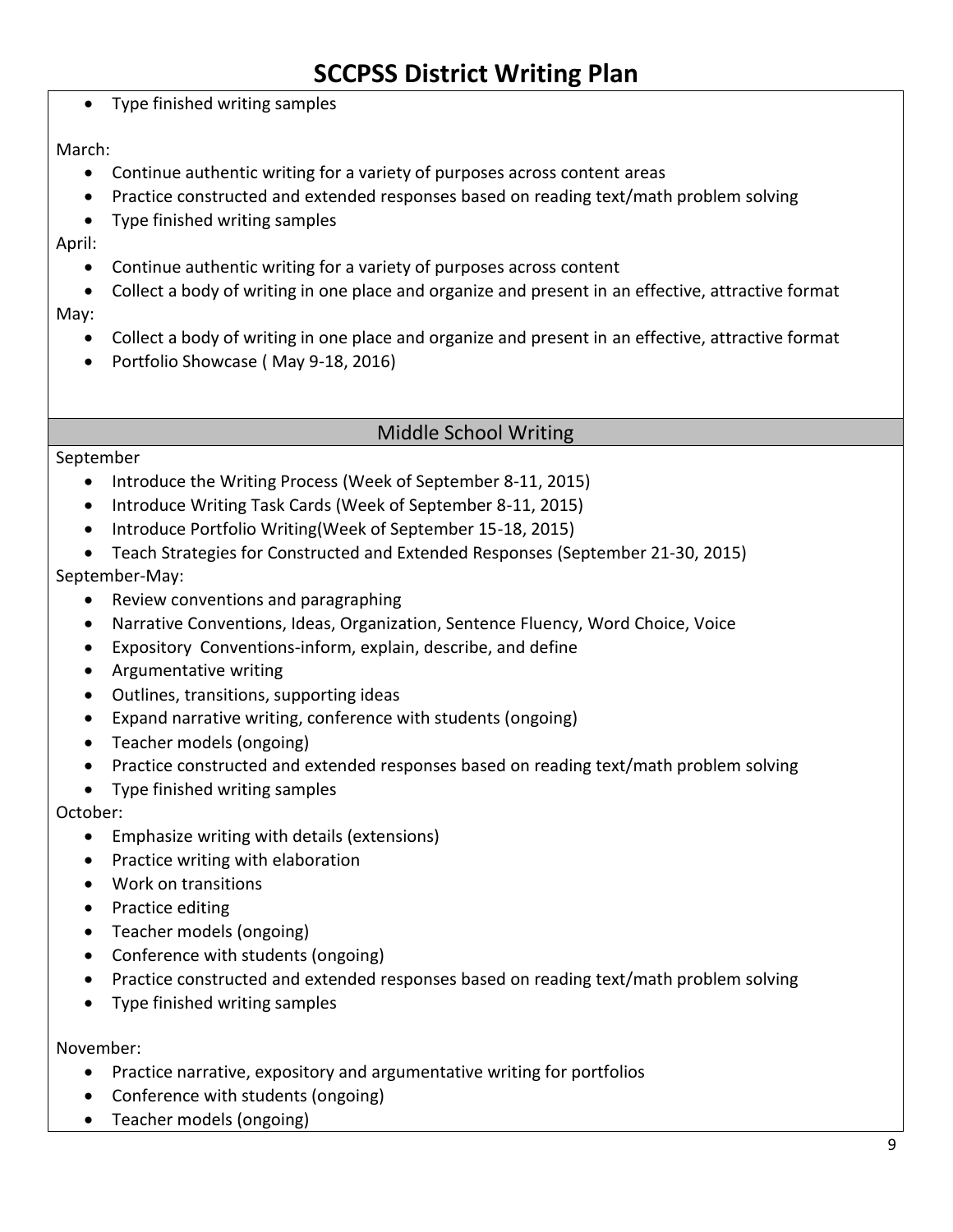- Practice constructed and extended responses based on reading text/math problem solving
- Type finished writing samples

December:

- Continuing portfolio writing/scoring
- Paragraph elaboration and development
- Teacher models (ongoing)
- Conference with students (ongoing)
- Practice constructed and extended responses based on reading text/math problem solving
- Type finished writing samples

January/February

- Continue authentic writing for a variety of purposes across content for portfolios
- Conference with students (ongoing)
- Teacher models (ongoing)
- Practice constructed and extended responses based on reading text/math problem solving
- Type finished writing samples

March:

- Continue authentic writing for a variety of purposes across content
- Practice constructed and extended responses based on reading text/math problem solving
- Type finished writing samples

April:

- Continue authentic writing for a variety of purposes across content
- Collect a body of writing in one place and organize and present in an effective, attractive format May:
	- Collect a body of writing in one place and organize and present in an effective, attractive format
	- Portfolio Showcase (May 9-18, 2016)

#### High School Writing

#### September:

- Introduce the Writing Process (Week of September 8-11, 2015)
- Introduce Writing Task Cards (Week of September 8-11, 2015)
- Introduce Portfolio Writing(Week of September 15-18, 2015)

Teach Strategies for Constructed and Extended Responses (September 21-30, 2015)

September-May:

- Review conventions and paragraphing
- Narrative Conventions, Ideas, Organization, Sentence Fluency, Word Choice, Voice
- Expository Conventions-inform, explain, describe, and define
- Argumentative writing
- Outlines, transitions, supporting ideas
- Expand narrative writing, conference with students (ongoing)
- Teacher models (ongoing)
- Practice constructed and extended responses based on reading text/math problem solving
- Type finished writing samples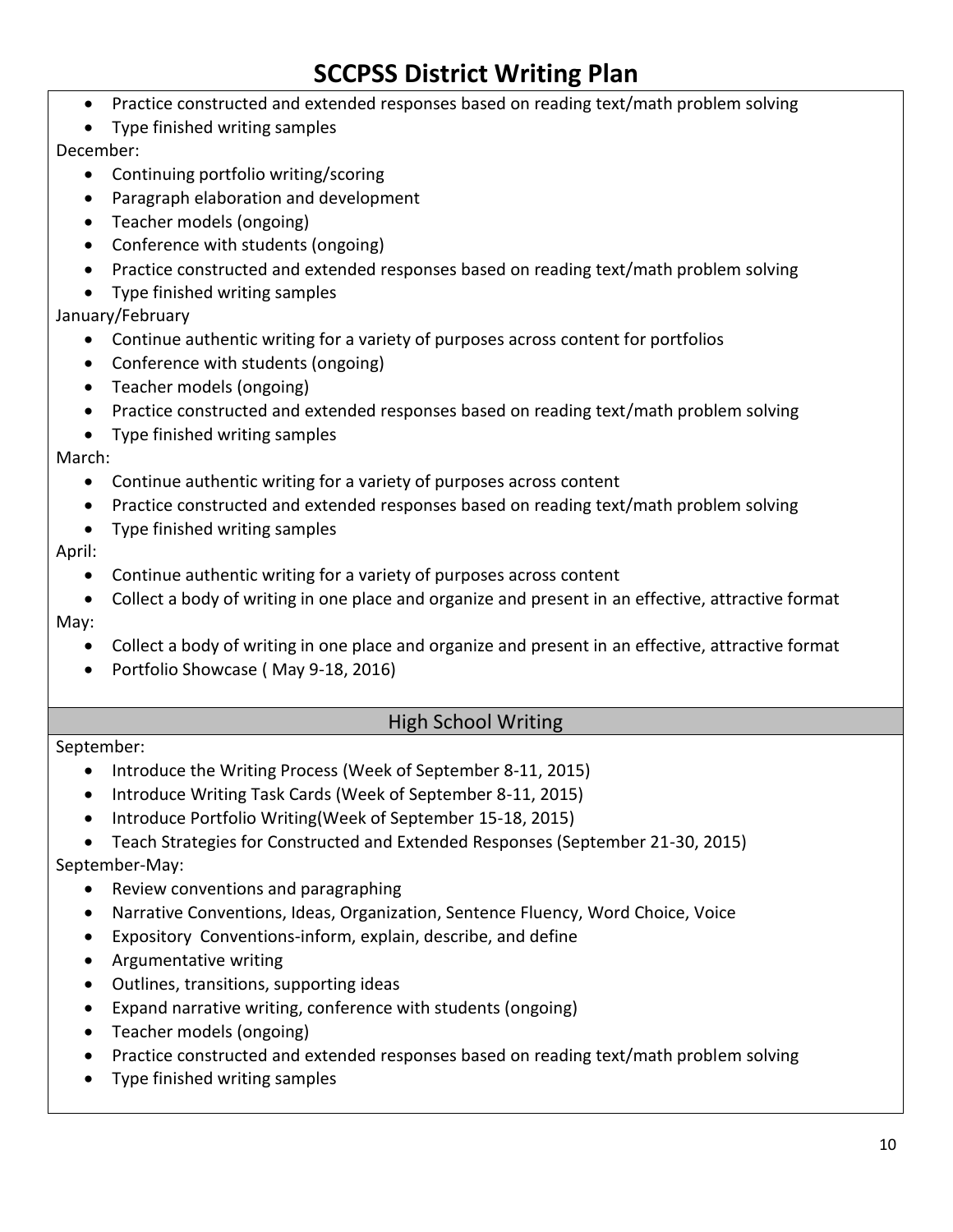#### October:

- Emphasize writing with details (extensions)
- Practice writing with elaboration
- Work on transitions
- Practice editing
- Teacher models (ongoing)
- Conference with students (ongoing)
- Practice constructed and extended responses based on reading text/math problem solving
- Type finished writing samples

#### November:

- Practice narrative, expository and argumentative writing for portfolios
- Conference with students (ongoing)
- Teacher models (ongoing)
- Practice constructed and extended responses based on reading text/math problem solving
- Type finished writing samples

#### December:

- Continuing portfolio writing/scoring
- Paragraph elaboration and development
- Teacher models (ongoing)
- Conference with students (ongoing)
- Practice constructed and extended responses based on reading text/math problem solving
- Type finished writing samples

January/February

- Continue authentic writing for a variety of purposes across content for portfolios
- Conference with students (ongoing)
- Teacher models (ongoing)
- Practice constructed and extended responses based on reading text/math problem solving
- Type finished writing samples

#### March:

- Continue authentic writing for a variety of purposes across content
- Practice constructed and extended responses based on reading text/math problem solving
- Type finished writing samples

#### April:

- Continue authentic writing for a variety of purposes across content
- Collect a body of writing in one place and organize and present in an effective, attractive format May:
	- Collect a body of writing in one place and organize and present in an effective, attractive format
	- Portfolio Showcase (May 9-18, 2016)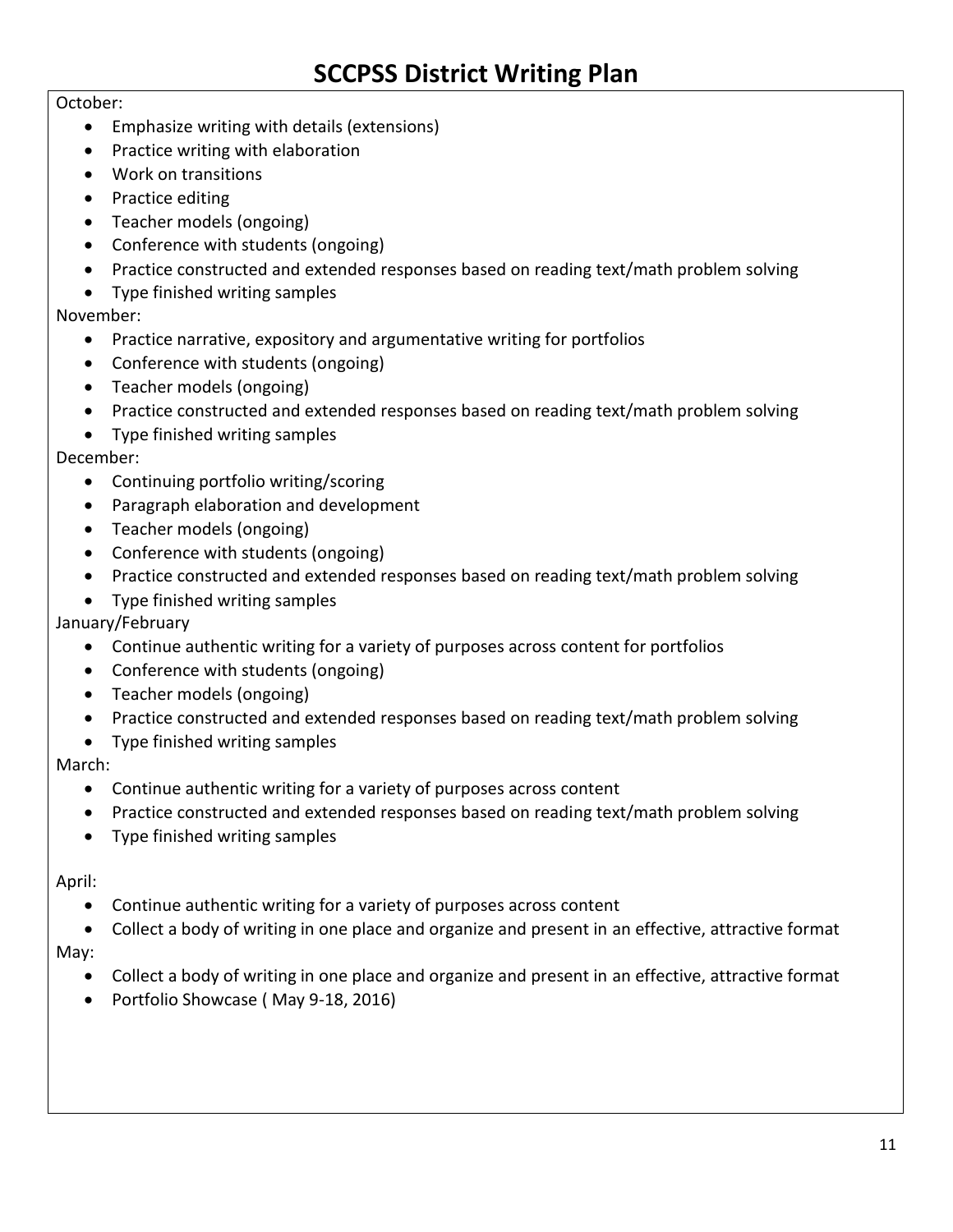| <b>Monitoring District Level</b>                                                                                      |
|-----------------------------------------------------------------------------------------------------------------------|
| Senior Director of Curriculum and Instruction, Content Program Managers will collect random writing<br>$\bullet$      |
| samples (3-5 weeks) into each marking period 5% elementary, 5% middle 5% high                                         |
| Curriculum Calibration and feedback will be conducted by district level staff each marking period                     |
| Walkthroughs                                                                                                          |
|                                                                                                                       |
| Monitoring Administrative Level                                                                                       |
| Walkthroughs (Principals, Assistant Principals and Academic and Instructional Coaches)                                |
| Summative and Formative TKES (Principals and Assistant Principals)                                                    |
| Monitoring Classroom/School Level                                                                                     |
| <b>Teacher/Student Conferences</b><br>$\bullet$                                                                       |
| <b>Teacher Inquiry</b>                                                                                                |
| Peer Reviews and Scoring<br>$\bullet$                                                                                 |
| <b>Professional Learning Communities</b>                                                                              |
| Senior Director of Curriculum and Instruction, Content Program Managers. Professional Learning<br>$\bullet$           |
| Coaches and Academic Coaches walkthroughs                                                                             |
| <b>Resources</b>                                                                                                      |
| Science                                                                                                               |
| K-12 will be provided with writing prompts that are aligned to the instructional calendar for each<br>marking period. |
| K-5 will be introduced to free nonfiction reading materials such as the InvestiGator<br>(www.scienceinvestigator.org) |
| 6-8 will be introduced to free nonfiction reading materials such as the natural Inquirer                              |
| (www.natrualinquirer.org).                                                                                            |
| 6-12 will receive training in using created modules available on the Literacy Design collaborative                    |
| Website (http://ldc.org).                                                                                             |
| <b>Social Studies</b>                                                                                                 |
| The social studies program will use Document Based Questions (DBQ's - www.dbqproject.com) to                          |
| direct the writing component. Two teachers from each elementary, middle, and high school were                         |
| trained in the DBQ process during the 2013-2014 school year. One of those two teachers at each site                   |
| received additional training to be a DBQ coach. In addition to training, two DBQ binders were                         |
| purchased for each school. Specific DBQ's have been assigned to certain grade levels, and the goal is                 |
| to have a DBQ assigned to each marking period for each grade 3-12.                                                    |

#### English/Language Arts

- The ELA curriculum (K-12) currently requires 1-2 writing assessments each marking period. These writing assessments are embedded into the instructional units, and the teaching in the unit should lead up to the writing assessment. Additional short answer questions are also embedded in the instructional units.
- Elementary Writing Task Cards
- Portfolio Guidelines